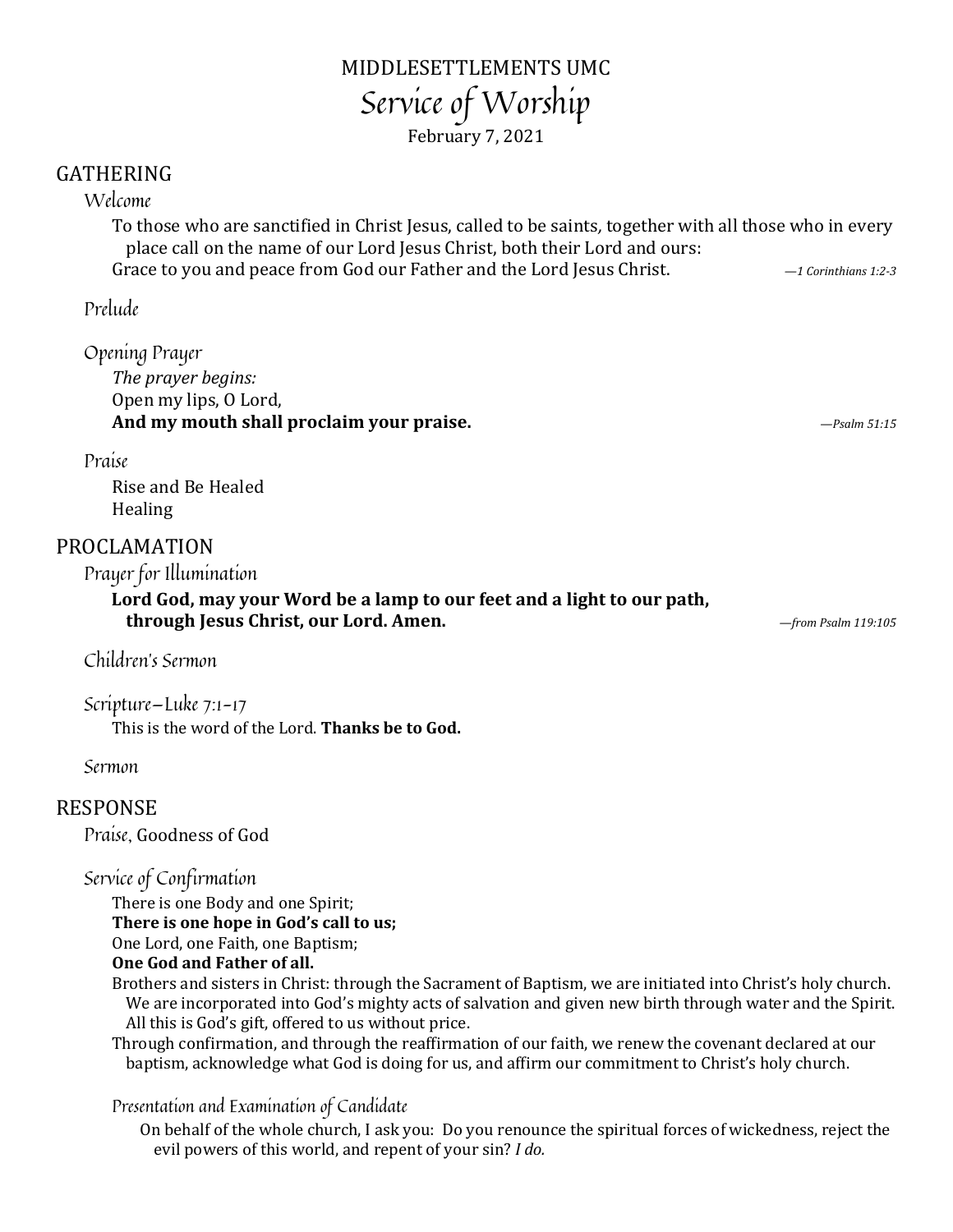- Do you accept the freedom and power God gives you to resist evil, injustice, and oppression in whatever forms they present themselves? *I do.*
- Do you confess Jesus Christ as your Savior, put your whole trust in his grace, and promise to serve him as your Lord? *I do.*
- Will you who witness these vows do all in your power to support and encourage these candidates in their life in Christ? **We will.**

#### Affirmation of Faith

Do you believe in God the Father?

**I believe in God, the Father Almighty, creator of heaven and earth.**

Do you believe in Jesus Christ?

**I believe in Jesus Christ, his only Son, our Lord,** 

**[who was conceived by the Holy Spirit, born of the Virgin Mary, suffered under Pontius Pilate, was crucified, dead, and buried. On the third day he rose from the dead; he ascended into heaven, is seated at the right hand of God the Father Almighty, and will come again to judge the living and the dead.]**

Do you believe in the Holy Spirit?

#### **I believe in the Holy Spirit,**

**[the holy universal church, the communion of saints, the forgiveness of sins, the resurrection of the body, and the life everlasting.]**

- Will you remain a faithful member of Christ's holy church and continue in the apostles' teaching and fellowship, in the breaking of bread, and in the prayers? **I will, with God's help.**
- Will you persevere in resisting evil, and whenever you fall into sin, repent and return to the Lord? **I will, with God's help.**

Will you proclaim by word and example the Good News of God in Christ? **I will, with God's help.** Will you seek and serve Christ in all persons, loving your neighbor as yourself? **I will, with God's help.**

#### Prayer for the Candidate

Almighty God, renew in these your servants Emily, Emilie, Wesley, and Dawson the covenant you made with them at their baptism and bring to completion the good work you have begun in them.

- **Fill them with joy and peace as they trust in You, so that they may overflow with hope by the power of the Holy Spirit.** *—Rom. 15:13*
- Flood their hearts with light, so that they can understand the confident hope to which You have called them, the riches of the glorious inheritance You have given to Your holy people, and Your incomparably great power for those who believe. *—Eph. 1:18-19*

**Give them the knowledge of Your will through all the wisdom and understanding that the Spirit gives, so that they can live lives worthy of You and pleasing to You in every way.** *—Col. 1:9-10*

From your glorious, unlimited resources, empower them with inner strength by the Spirit, that You may make your home in them as they trust in You. *—Eph. 3:16-17*

#### **Empower them to understand how wide and long and high and deep is the love of Christ for them.** *—Eph. 3:18*

- May they experience the love of Christ, though it is too great to understand fully, that they may be complete with all the fullness of life and power that comes from You. *—Eph. 3:19*
- And grant that all who have been redeemed from the old life of sin by our baptism into the death and resurrection of your Son Jesus Christ, may be renewed in your Holy Spirit, and live in righteousness and true holiness; through Jesus Christ our Lord, who lives and reigns with you and the Holy Spirit, one God, now and for ever.

#### **Amen.**

Confirmation of Faith, *Bryson Sisk*

#### Reception of New Members

As members of Christ's universal church, will you be loyal to Christ through the United Methodist Church, and do all in your power to strengthen its ministries? *I will.*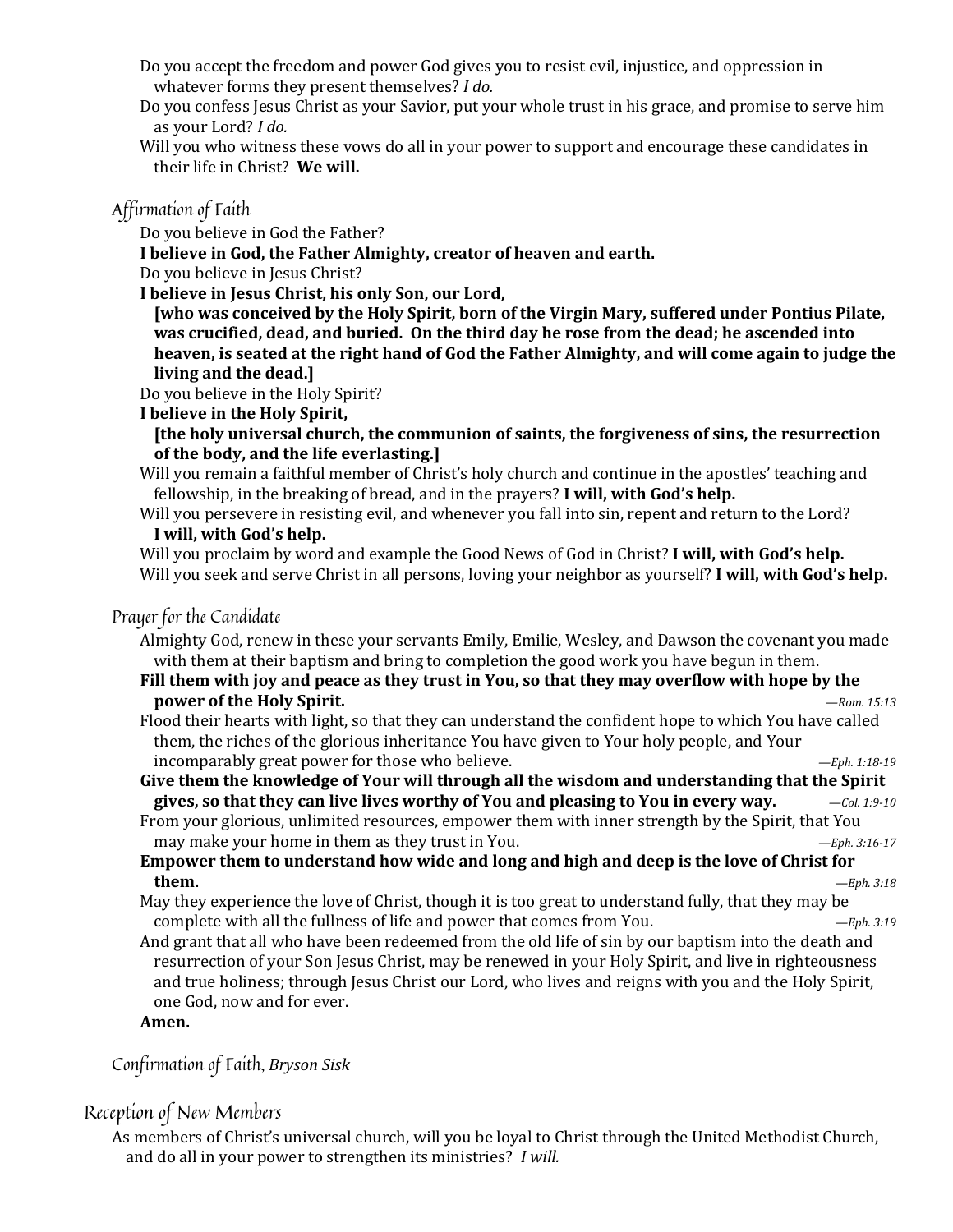As members of this congregation, will you faithfully participate in its ministries by your prayers, your presence, your gifts, your service, and your witness? *I will.*

Members of the household of God, I commend these persons to your love and care. Do all in your power to increase their faith, confirm their hope, and perfect them in love.

**We give thanks for all that God has already given you and we welcome you into the household of God. As members together with you in the body of Christ and in this congregation, we renew our covenant faithfully to participate in the ministries of the church by our prayers, our presence, our gifts, our service, and our witness, that in everything God may be glorified.**

#### Give, Serve, Grow

*Giving is an act of worship & an expression of gratitude to God. We offer Him ourselves and the material world He has placed under our care. Our tithes and offerings become a means of spreading the gospel, strengthening disciples, and serving the needy. Online giving has been set up through a link on our website (go to the "At-Home Worship" tab of [www.middlesettlements.com\)](http://www.middlesettlements.com/) or directly at [https://faithlife.com/middlesettlements/give.](https://faithlife.com/middlesettlements/give) Offerings may also be set up through your bank's Automatic Bill Payment or mailed to: Middlesettlements UMC/2729 Middlesettlements Rd/Maryville, TN, 37801.* 

*For more information on serving in our church and community, contact the church office at 865.982.4799 or [umc.middlesettlements@gmail.com](mailto:umc.middlesettlements@gmail.com)*

#### Pray

*The congregation responds to each petition:* Lord in your mercy, **Hear our prayer.**

- + *Kim Woods Lovato, Andi Love Lawhorn, J.B. O'Connor, Leona Mote, Carolyn Crisp, Juanita Brown, Wilma Glandon*
- + *Donnie & Dora Hooks request prayer for her sister, Kathy Atmore & Kathy's church (COVID)*
- + *the Marcus family requests prayer for Justin's father, Kermit Marcus (ill)*
- + *Jenna Rogers & Kate Keylon request prayer for their grandfather, Malcolm Rhodes*
- + *Howie & Rachel Ammons request prayer for brother-in-law, Bruce Rudder (battling cancer)*
- + *Mary Justice requests prayer for her son, Donnie Swanner*
- + *Maria Carpenter Wright requests prayer for her great-nephew Luke (leukemia), sister Linda (lupus, asthma, & Meniere's Disease) and friend Dianne (lung cancer).*
- + *Keith & Leslie McAmis request prayer for her sister, Susan Philips, who is in chemo*
- + *Judy Goodson requests prayer for her brother Jim Lester, who is battling liver cancer*
- + *Bridget Jenkins requests prayer for her daughter Holly Child, battling cancer*
- + *the friends and family of Teresa Giuliani (d. 1/31/21)*

#### *The prayer concludes:*

**Our Father, who art in heaven, hallowed be thy name. Thy kingdom come, thy will be done on earth as it is in heaven. Give us this day our daily bread; and forgive us our trespasses, as we forgive those who trespass against us. And lead us not into temptation, but deliver us from evil. For thine is the kingdom, and the power, and the glory, forever. Amen.** 

#### SENDING FORTH

#### Benediction

May the Lord bless you and keep you; May he make his face to shine upon you and be gracious to you; May he turn his face toward you and give you peace. In the name of the Father, Son, and Holy Spirit, Amen. *—from Numbers 6:24-26*